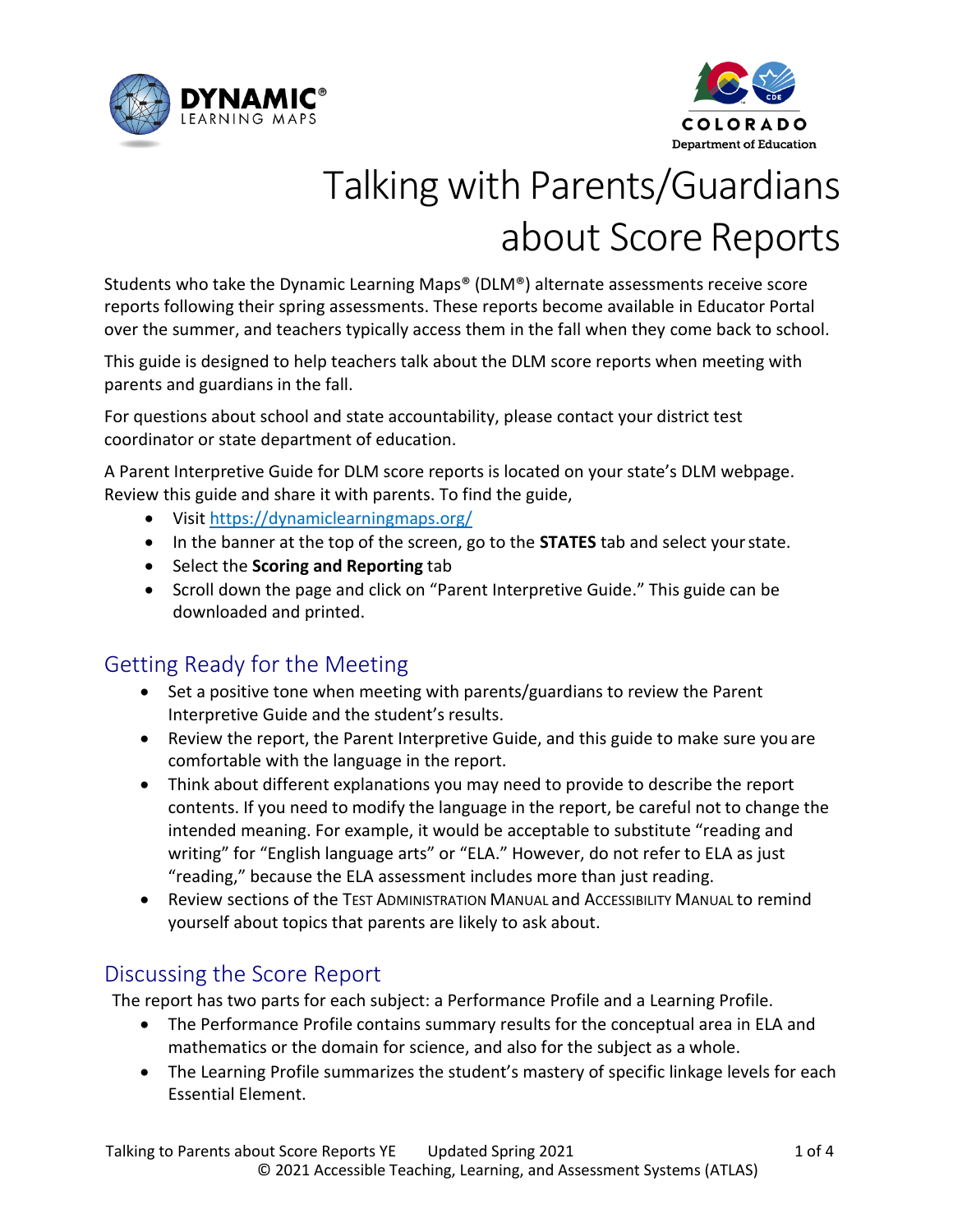Key points about each section of the Performance Profile are summarized below.

#### Overall Results

- This section explains the student's overall performance in Essential Elements for the grade and subject.
- Remind parents/guardians that skills demonstrated during this assessment provide only one piece of evidence about what their child knows and can do.
- Caution parents against thinking that the number of linkage levels mastered is a raw score or number of items correct.
- Provide examples of the Essential Elements. If appropriate, tell and/or show the parents/guardians where the Essential Elements are located on your state webpage.
- Give academic examples of the skills. Help with this can be found in the mini-maps for each Essential Element.
- Tell or show parents/guardians how the Essential Elements relate to what is being taught to grad-level peers.

#### Performance Categories

- Explain that "at target" means the student has met the grade-level standard.
- Focus on the student's highest level of mastery.
- [In states that convert DLM performance level descriptors into the state's labels] Explain how the DLM performance levels correspond to the state performance leveldescriptors.
- If parents/guardians are concerned about low performance, remind them that theDLM assessment has high expectations, perhaps higher than the past alternate assessment. Students have room to grow and do even more in the future.

#### Areas<sup>1</sup>

- This section summarizes the student's performance in groupsof related Essential Elements within the subject.
- Focus on what the student has mastered<sup>2</sup>.
- Sometimes students demonstrate skills during instruction but not during the assessment.

|                                                                                |                                | Area                                                                                          |                                |
|--------------------------------------------------------------------------------|--------------------------------|-----------------------------------------------------------------------------------------------|--------------------------------|
| on all skills due to availability of content at different levels per standard. |                                | Bar graphs summarize the percent of skills mastered by conceptual area. Not all students test |                                |
| ELA.C1.2: Construct<br>understandings of text                                  | 28%<br>Mastered 7 of 25 skills | ELA.C1.3: Integrate<br>ideas and<br>information from text                                     | 40%<br>Mastered 6 of 15 skills |

Remember, convey to parents/guardians how the DLM assessment is a part of their child's educational journey.

<sup>&</sup>lt;sup>1</sup> "Domains" are used in science when referring to this portion of the report.

<sup>&</sup>lt;sup>2</sup> Student mastery of skills is an estimate of mastery made with reasonable certainty. As with any test result, the skills a student demonstrates may vary across administrations.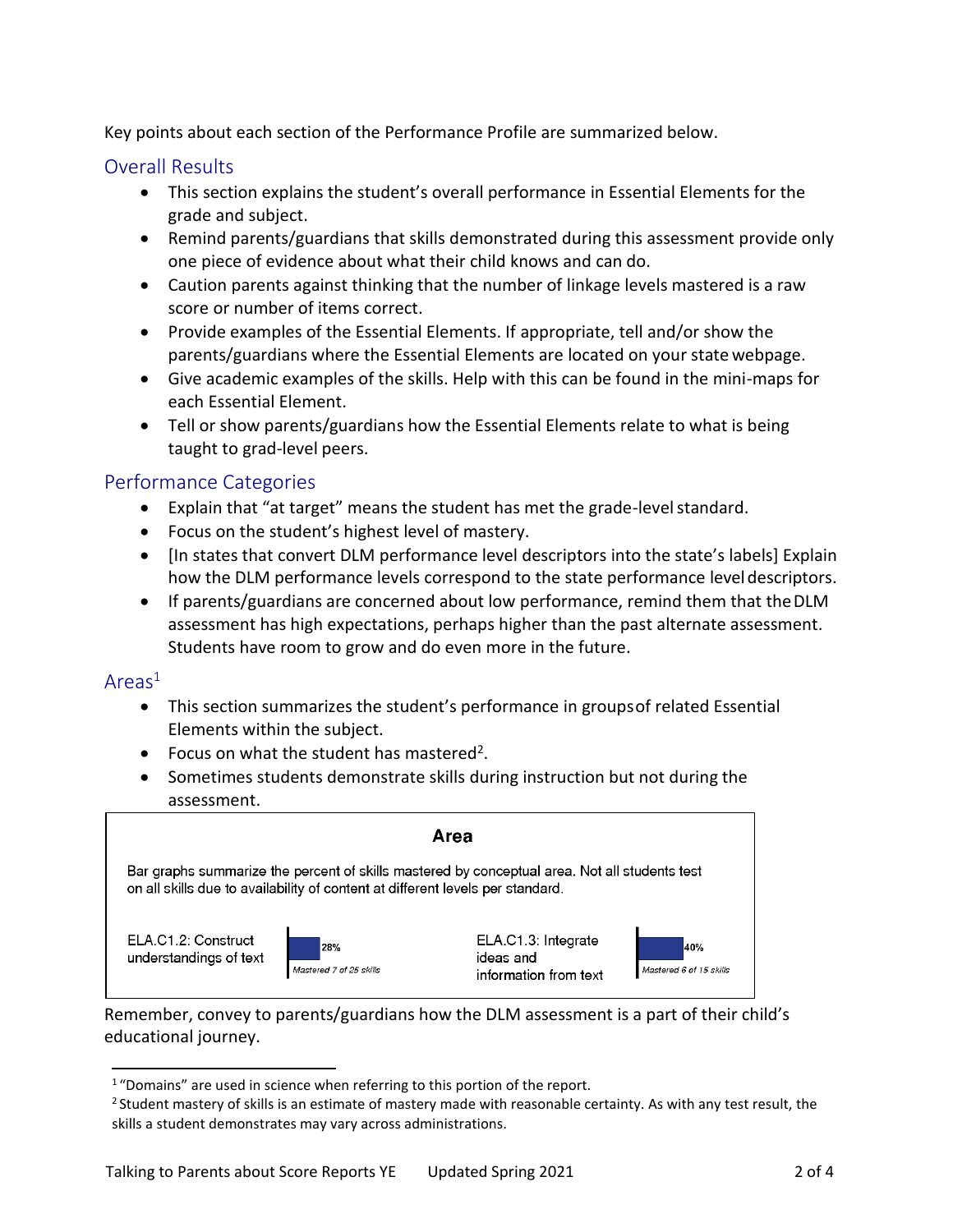#### Learning Profile

This section shows the student's mastery of certain skills, or levels, for each Essential Element. Each row is one Essential Element. Each level is a skill.

- Explain that the Target is the grade-level expectation for all students.
- Explain the green boxes. Focus on what skills the student was able to show during the assessment. Sometimes students perform skills inconsistently. Other times they show skills during instruction but may not have shown them during the DLM alternate assessment.
- Provide examples of how the student demonstrates knowledge of this skill during instruction.
- Encourage the parent to think about the blue, gray, or white boxes as areas for future instructional goals.
- Explain the blueprint and how choices were made about which Essential Elements and levels to assess.

| <b>REPORT DATE: 12-03-2020</b><br>SUBJECT: English language arts<br>GRADE: 10          |                                                                                                                                                                                                                                                                                                                                                                                                                                                                       | Individual Student End-of-Year Report                                                                                      | Learning Profile 2020-21                          |                                                                            | LEARNING MA                                                                     |
|----------------------------------------------------------------------------------------|-----------------------------------------------------------------------------------------------------------------------------------------------------------------------------------------------------------------------------------------------------------------------------------------------------------------------------------------------------------------------------------------------------------------------------------------------------------------------|----------------------------------------------------------------------------------------------------------------------------|---------------------------------------------------|----------------------------------------------------------------------------|---------------------------------------------------------------------------------|
| <b>NAME:</b> Student DLM<br><b>DISTRICT: DLM District</b><br><b>SCHOOL: DLM School</b> |                                                                                                                                                                                                                                                                                                                                                                                                                                                                       |                                                                                                                            |                                                   |                                                                            | <b>DISTRICT ID: 12345</b><br><b>STATE: DLM State</b><br><b>STATE ID: 245984</b> |
|                                                                                        | The 2020-2021 academic year was significantly impacted by the COVID-19 pandemic. Results may reflect the unusual<br>circumstances for instruction and assessment. Use results with caution.                                                                                                                                                                                                                                                                           |                                                                                                                            |                                                   |                                                                            |                                                                                 |
|                                                                                        | Student's performance in 10 <sup>th</sup> grade English language arts Essential Elements is summarized below. This information is based on<br>all of the DLM tests Student took during Spring 2021. Student was assessed on 13 out of 14 Essential Elements and 4 out of 4<br>Conceptual Areas expected in 10 <sup>th</sup> grade.<br>Demonstrating mastery of a Level during the assessment assumes mastery of all prior Levels in the Essential Element. This table | describes what skills your child demonstrated in the assessment, and how those skills compare to grade level expectations. |                                                   |                                                                            |                                                                                 |
|                                                                                        |                                                                                                                                                                                                                                                                                                                                                                                                                                                                       |                                                                                                                            |                                                   |                                                                            |                                                                                 |
|                                                                                        |                                                                                                                                                                                                                                                                                                                                                                                                                                                                       |                                                                                                                            | <b>Estimated Mastery Level</b>                    |                                                                            |                                                                                 |
| <b>Essential</b><br>Area<br>Element                                                    | $\overline{1}$                                                                                                                                                                                                                                                                                                                                                                                                                                                        | $\overline{c}$                                                                                                             | 3                                                 | 0<br>4 (Target)                                                            | 5                                                                               |
| ELA.EE.RI.<br>ELA C1.2<br>$9 - 10.1$                                                   | Identify concrete<br>details in a familiar<br>informational text                                                                                                                                                                                                                                                                                                                                                                                                      | Identify concrete details in<br>an informational text                                                                      | Cite textual evidence for<br>inferred information | Discriminate between<br>citations for explicit and<br>inferred information | Cite evidence for a text's<br>specific meaning                                  |
| ELA.EE.RI.<br>ELA C1.2<br>$9 - 10.2$                                                   | Identify concrete<br>details in an<br>informational text                                                                                                                                                                                                                                                                                                                                                                                                              | Identify details relevant to<br>the topic of text                                                                          | Summarize a familiar<br>informative text          | Identify key details<br>supporting the central<br>idea                     | Support implicit and<br>explicit meaning with<br>details                        |
| ELA.EE.RI.<br>ELAC1.2<br>$9 - 10.5$                                                    | Draw conclusions from<br>category knowledge                                                                                                                                                                                                                                                                                                                                                                                                                           | Answer who and what<br>questions                                                                                           | Identify key details                              | Identify evidence for a<br>claim                                           | Differentiate between<br>evidenced and<br>non-evidenced claims                  |

The format of the sample above applies to all DLM subjects. For science reports, the table within the Learning Profile will only contain three columns under "Level Mastery" which correspond to the three linkage levels in science (Initial, Precursor, and Target).

Remember, convey to parents how the DLM assessment is a part of their child's educational journey.